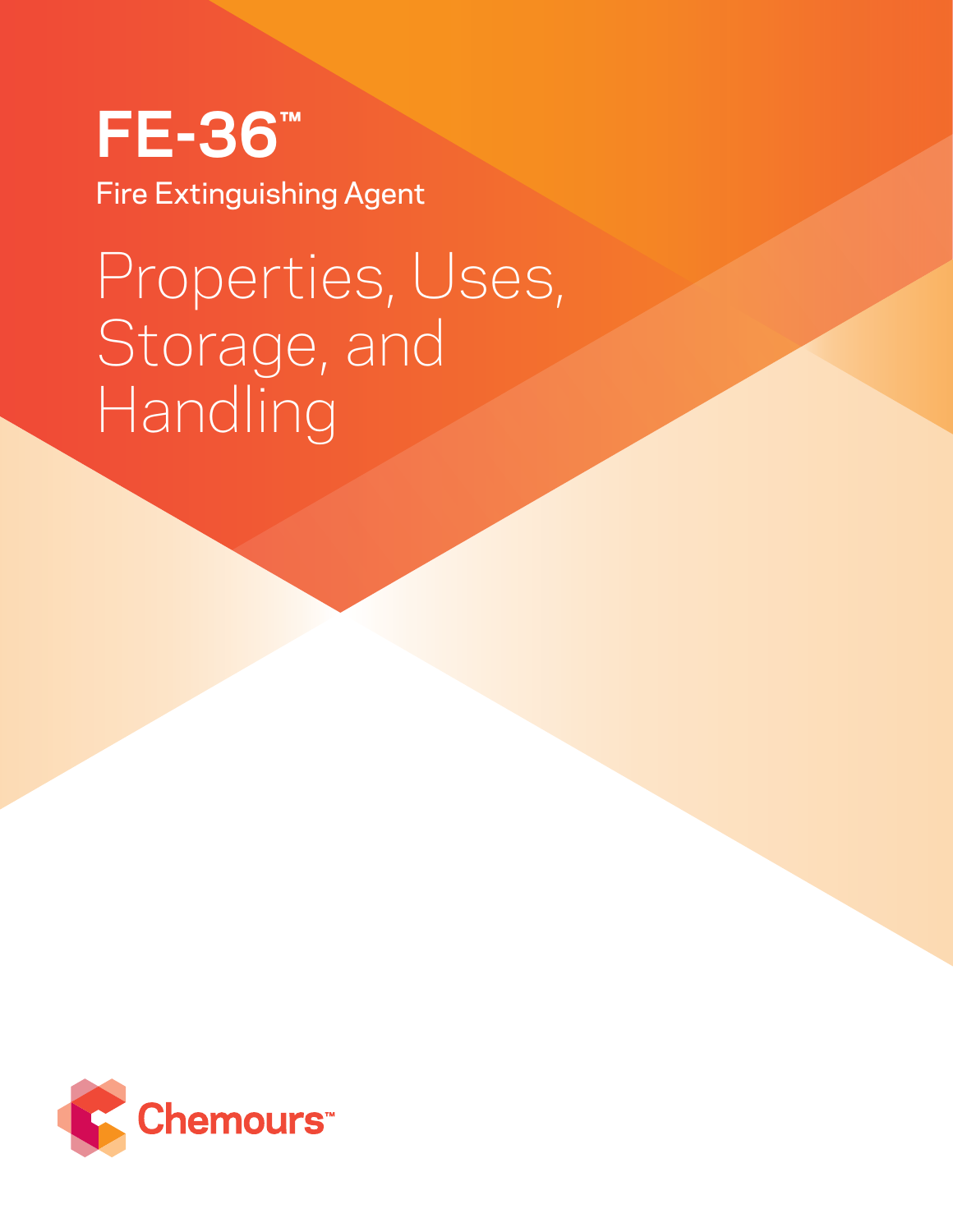## **Table of Contents**

| Handling Precautions for FE-36™                 |  |
|-------------------------------------------------|--|
|                                                 |  |
| Recovery, Recycle, Reclamation, and Disposal 12 |  |
|                                                 |  |
|                                                 |  |
|                                                 |  |
|                                                 |  |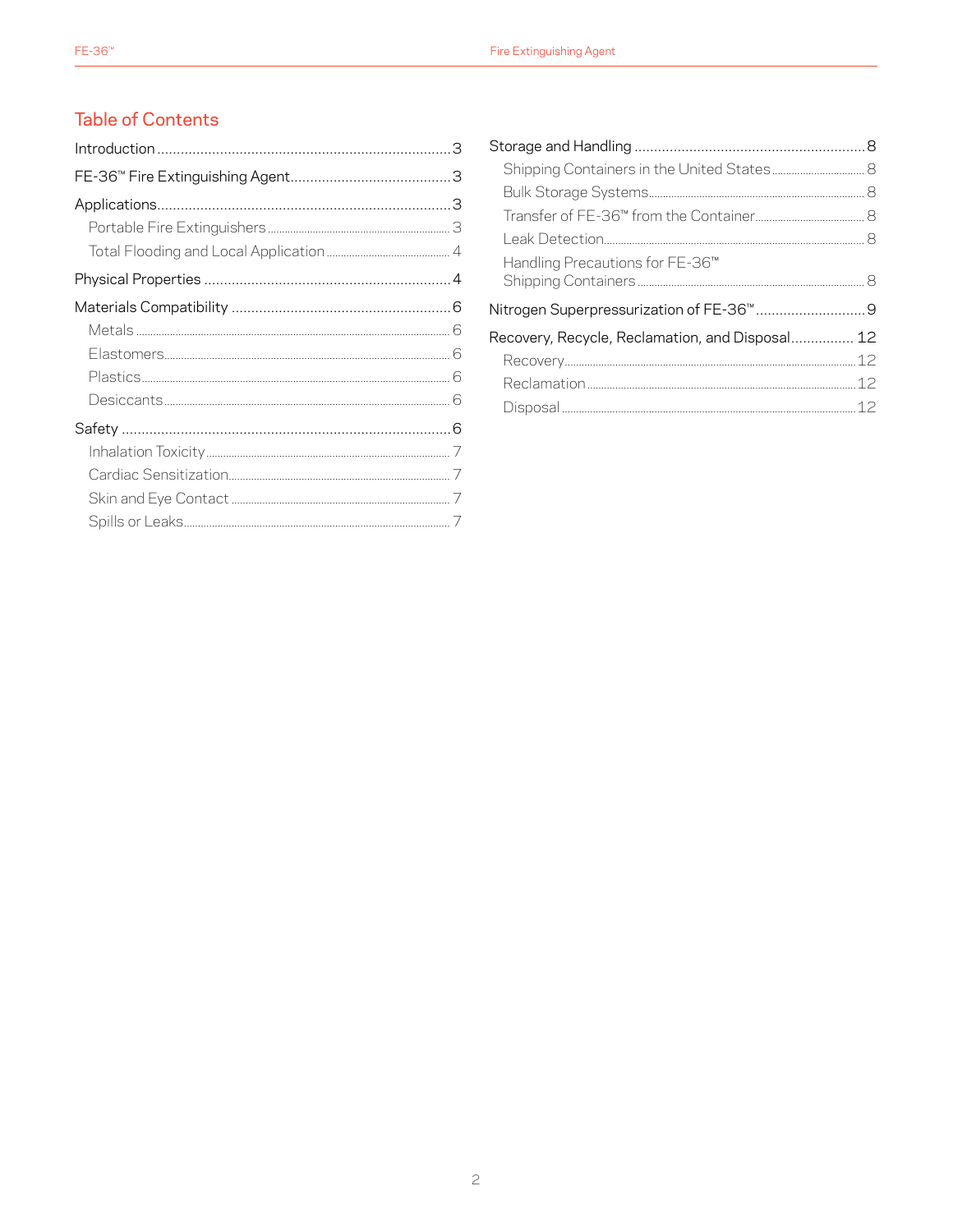## Introduction

Chemours has developed environmentally preferred agents, such as hydrofluorocarbon (HFC) 236fa, to protect critical facilities against fires, as HFCs offer unique properties. They are low in toxicity, nonflammable, non-corrosive, and compatible with other materials. In addition, they have thermodynamic and physical properties that make them ideal for a variety of uses. One high value use of these compounds is as fire extinguishants and explosion suppressants. They are used in hand-held portable extinguishers, total flooding systems, and local application systems. The bromofluorocarbons and bromochlorofluorocarbons (halons), which were developed in the 1930s, were linked to depletion of the earth's protective ozone layer. As a result, these halon compounds have been phased out of production, and fire extinguishing agents, such as HFC-236fa (FE-36), have stepped in to take their place.

## FE-36™ Fire Extinguishing Agent

As a fire extinguishing agent, HFC-236fa is referred to as FE-36™, a trademark of Chemours. It is intended to replace Halon 1211 in portable fire extinguishers and local application flooding applications. FE-36™ is a safe, clean, and electrically nonconductive agent. It is suited for use in all streaming applications, because it has a boiling point (–1.4 °C [29.4 °F]) that is similar to Halon 1211 (–3.4 °C [26 °F]). FE-36™ also has utility as a total flooding and explosion suppression agent.

Table 1 gives the chemical and product information for FE-36™.

A comparison of the key fire extinguishing properties of FE-36™ and Halon 1211 are shown in Table 2. The physical properties of FF-36™ are listed in Table 3.

#### **Table 1**. Product Information

| <b>Chemical Name</b>       | 1,1,1,3,3,3-Hexafluoropropane |
|----------------------------|-------------------------------|
| Molecular Formula          | $CF_2CH_2CF_2$                |
| Molecular Weight           | 15204                         |
| <b>CAS Registry Number</b> | 690-39-1                      |
| <b>ASHRAE Designation</b>  | HFC-236fa                     |

## Applications

#### **Portable Fire Extinguishers**

FE-36™ is the ideal replacement for Halon 1211 in portable fire extinguishers. FE-36™ is non-corrosive, electrically non-conductive, free of residue, low in toxicity, has an ozone depletion potential (ODP) of zero, and is very effective. FE-36™ discharges as a liquid and provides an effective discharge range up to 16 ft (4.9 m). It is the agent of choice for protection of high value equipment or irreplaceable assets that would be damaged or destroyed by water, foam, carbon dioxide, or dry chemical. Typical applications are communication facilities, computer rooms, control rooms, data/document storage areas, electronic manufacturing, museums, art galleries, laboratories, and aircraft.

The low acute inhalation toxicity of FE-36™ is well suited for portable fire extinguishers onboard aircraft. The FAA has published a Minimum Performance Standard (MPS) for clean agent portables for use onboard civilian transport aircraft (DOT/FAA/AR-01/37). HFC-236fa (FE-36™) has passed this requirement and is listed in the document as a suitable replacement for Halon 1211 portables. Aircraft are a confined space, so it is important to consider the acute inhalation toxicity of the agent used in the clean agent portables. FE-36™ has the best properties of any of the alternatives for this application.

FE-36™ is listed as an acceptable streaming agent for replacement of Halon 1211 in the EPA SNAP Program.

#### **Table 2.** Comparison of FE-36™ to Halon 1211

| Property                                                                          | FE-36™        | <b>Halon 1211</b>      |
|-----------------------------------------------------------------------------------|---------------|------------------------|
| Chemical Formula                                                                  | $CF3CH2CF3$   | CF <sub>2</sub> ClBr   |
| Ozone Depletion Potential (ODP)                                                   | N             | 4                      |
| Molecular Weight                                                                  | 152.04        | 165.4                  |
| Boiling Point, °C (°F)                                                            | $-1.4(29.4)$  | $-3.4(26)$             |
| Critical Temperature, °C (°F)                                                     | 124.9 (256.9) | 153.8 (308.8)          |
| Liquid Density at $25^{\circ}$ C (77 °F), kg/m <sup>3</sup> (lb/ft <sup>3</sup> ) | 1360 (84.89)  | 1797 (112.2)           |
| Vapor Pressure at 25 °C (77 °F), kPa (psia)                                       | 272.4 (39.5)  | 275.8(40.0)            |
| Heat of Vaporization at BP, kJ/kg (Btu/lb)                                        | 160 (69)      | 131(57)                |
| Extinguishing Concentration, n-heptane, cup<br>burner, % by volume                | 64            | 41                     |
| Acute Toxicity, LC50 Rats, 4 hr, ppm                                              | >457,000      | $85,000 -$<br>100,000* |

\*Estimated value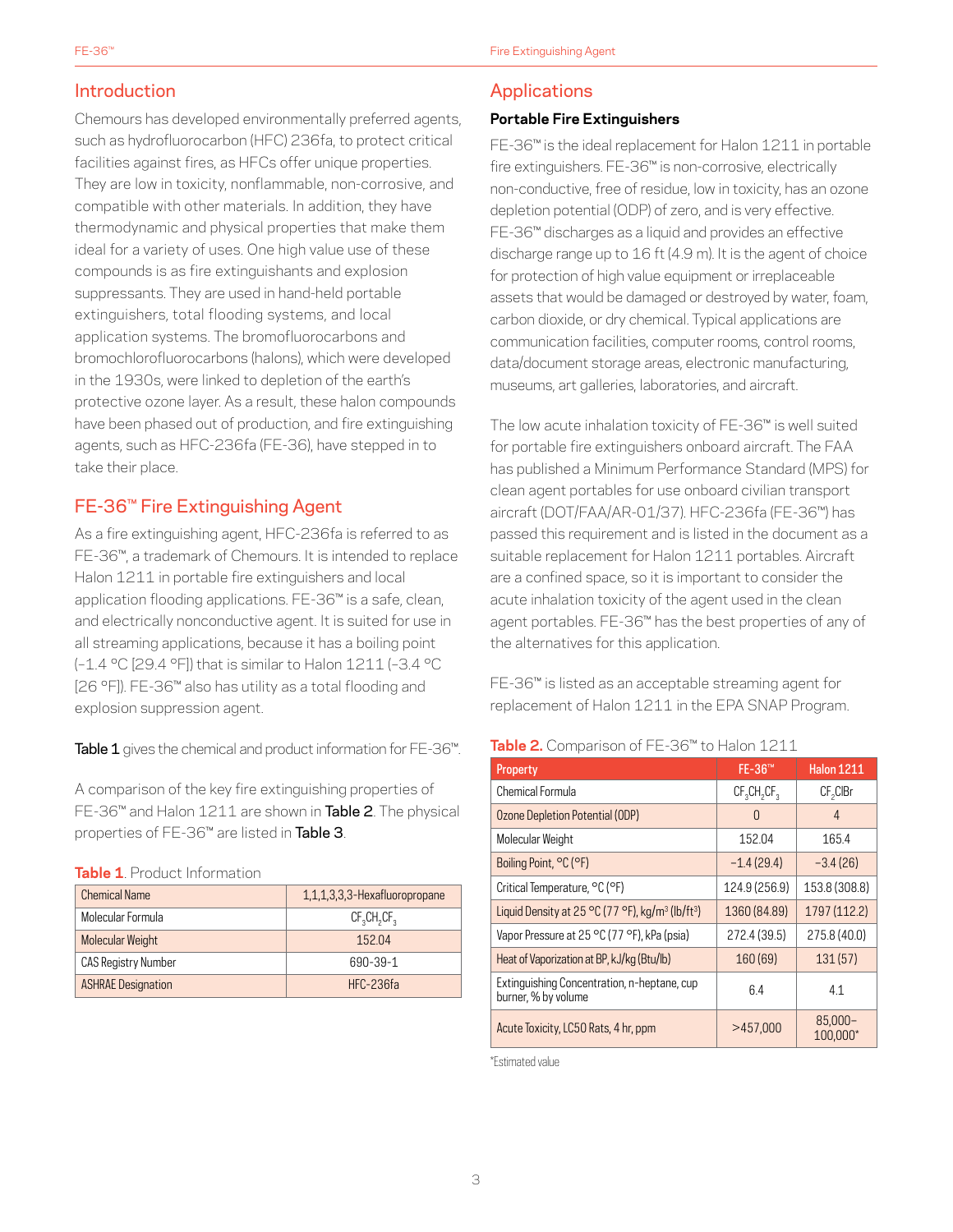#### **Total Flooding and Local Application**

FE-36™ is listed as an acceptable Halon replacement in the EPA SNAP Program for total flooding of enclosures (fixed fire extinguishing systems) and local application systems. FE-36™ is non-corrosive, electrically non-conductive, free of residue, and has an ozone depletion potential (ODP) of zero. It is ideally suited for protection of high value equipment such as in computer rooms, telecommunication facilities, and aircraft.

Total Flooding application with FE-36™ can be used in applications where people are normally present (normally occupied spaces). Class-A fire hazards represent greater than 90% of all commercial protection scenarios. Examples of applications where FE-36™ would be an excellent choice for a total flood fire suppression system where people are present are: computer rooms, telecommunication switch stations and facilities, semi-conductor manufacturing facilities, data processing centers, clean rooms, industrial process control rooms, museums, libraries, and historical sites. FE-36™ can also be used to suppress Class-B fire hazards. Examples of these applications would include: engine compartments, petrochemical facilities, chemical storage rooms, paint lockers, and other areas where hydrocarbon-based materials are stored or handled.

#### **Table 3.** General Property Information for FE-36™

Local application systems are a flooding system where there is not a complete enclosure around the hazard. In this type of system, it is important to establish the fire extinguishing concentration at a specific location as quickly as possible. This is accomplished using FE-36™, because of the streaming characteristic. FE-36™ discharges from the nozzle as a liquid and then vaporizes. This allows for directing the agent concentration to the hazard site quickly and maintains the extinguishing concentration in the area of the hazard longer. This type of application is used for high value machining equipment and areas where high value assets are in a large open area.

FE-36™ also has application as an explosion suppression agent.

The heptane cup burner extinguishing concentration for FE-36™ in air is 6.4% (volume).

#### Physical Properties

Physical properties of FE-36™ are shown in Table 3. Saturated Vapor Pressure and Density are given in Table 4. Saturated Vapor Pressure vs Temperature is shown in Figures 1 and 2. Thermodynamic properties in ENG and SI units are available from Chemours.

| <b>Physical Property</b>                                                              |                          |
|---------------------------------------------------------------------------------------|--------------------------|
| Molecular Weight                                                                      | 152.04                   |
| Boiling Point at 1 atm, °C (°F)                                                       | $-1.4(29.4)$             |
| Freezing Point, °C (°F)                                                               | $-103(-153)$             |
| Critical Temperature, °C (°F)                                                         | 124.9 (256.9)            |
| Critical Pressure, kPa (psia)                                                         | 3200 (464)               |
| Critical Density, kg/m <sup>3</sup> (lb/ft <sup>3</sup> )                             | 551 (34.42)              |
| Liquid Density at 25 °C (77 °F), kg/m <sup>3</sup> (lb/ft <sup>3</sup> )              | 1360 (84.89)             |
| Vapor Density at 25 °C (77 °F) and 1 atm, kg/m <sup>3</sup> (lb/ft <sup>3</sup> )     | 6.481 (0.4001)           |
| Specific Heat, Liquid at 25 °C (77 °F), kJ/kg°C (Btu/lb°F)                            | 1.265 (0.3022)           |
| Specific Heat, Vapor at 25 °C (77 °F) and 1 atm, kJ/kg°C (Btu/lb°F)                   | 0.8403(0.2007)           |
| Vapor Pressure, Saturated at 25 °C (77 °F), kPa (psia)                                | 272.4 (39.5)             |
| Heat of Vaporization at BP, kJ/kg (Btu/lb)                                            | 160.4 (68.97)            |
| Thermal Conductivity, Liquid at 25 °C (77 °F), W/m-°C (Btu/hr-ft°F)                   | 0.0729(0.1421)           |
| Thermal Conductivity, Vapor at 25 °C (77 °F), W/m-°C (Btu/hr-ft°F)                    | 0.0127(0.0074)           |
| Viscosity, Liquid at 25 °C (77 °F), cP (lb/ft-hr)                                     | 0.285(0.0691)            |
| Relative Dielectric Strength at 1 atm at 760 mm Hg, 25 °C (77 °F) (N <sub>2</sub> =1) | 1.0166                   |
| Solubility of Water in FE-36™ at 20 °C (68 °F), ppm                                   | 720                      |
| Solubility of FE-36™ in Water at 20 °C (68 °F), ppm                                   | 2100                     |
| Ozone Depletion Potential (ODP)                                                       | 0.0                      |
| Global Warming Potential (GWP) (100 yr ITH. for $CO2$ , GWP = 1)                      | 6300                     |
| <b>TSCA Inventory Status</b>                                                          | Reported, Included       |
| European Classification Number (ELINCS)                                               | EC-No.: 425-320-1        |
| <b>SNAP Status</b>                                                                    | Listed                   |
| Inhalation Exposure Limit (8- and 12-hr TWA)                                          | $AEL = 1000$ ppm $(v/v)$ |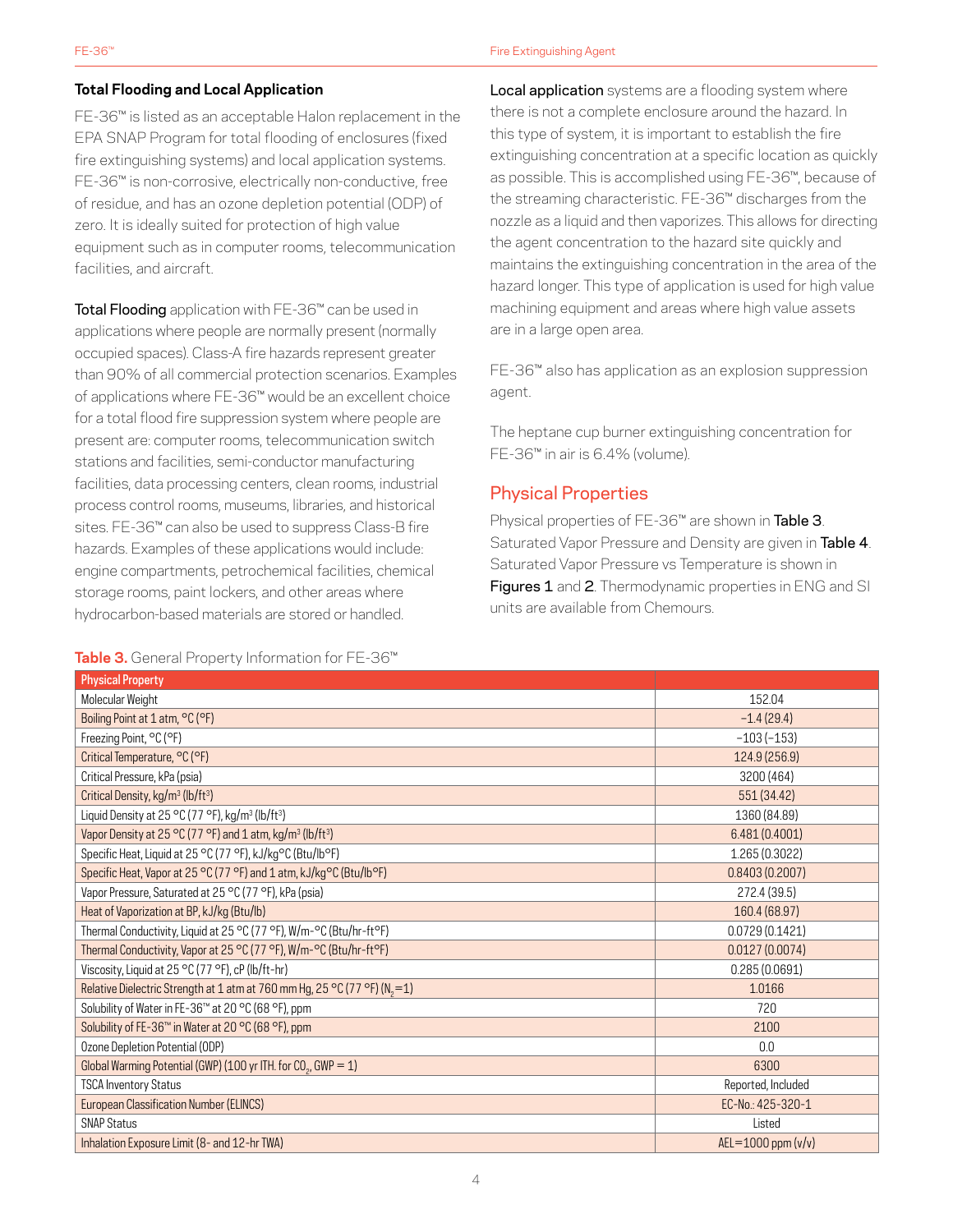|                |                    |       | Saturated             |                             |                    | <b>Density</b>    |                    |
|----------------|--------------------|-------|-----------------------|-----------------------------|--------------------|-------------------|--------------------|
|                | <b>Temperature</b> |       | <b>Vapor Pressure</b> | <b>Liquid at Saturation</b> |                    |                   | Vapor at 1 atm     |
| $^{\circ}$ C   | PF                 | kPa   | psia                  | kg/m <sup>3</sup>           | lb/ft <sup>3</sup> | kg/m <sup>3</sup> | lb/ft <sup>3</sup> |
| $\overline{0}$ | 32                 | 107.6 | 15.6                  | 1440                        | 89.91              | 7.0994            | 0.4432             |
| 5              | 41                 | 131.6 | 19.1                  | 1425                        | 88.94              | 6.9493            | 0.4338             |
| 10             | 50                 | 159.7 | 23.2                  | 1409                        | 87.95              | 6.8067            | 0.4249             |
| 15             | 59                 | 192.2 | 27.9                  | 1393                        | 86.95              | 6.6711            | 0.4165             |
| 20             | 68                 | 229.6 | 33.3                  | 1376                        | 85.93              | 6.5418            | 0.4084             |
| 25             | 77                 | 272.4 | 39.5                  | 1360                        | 84.89              | 6.4182            | 0.4007             |
| 30             | 86                 | 321.0 | 46.6                  | 1343                        | 83.83              | 6.3000            | 0.3933             |
| 35             | 95                 | 376.0 | 54.5                  | 1325                        | 82.74              | 6.1867            | 0.3862             |
| 40             | 104                | 437.8 | 63.5                  | 1308                        | 81.63              | 6.0779            | 0.3794             |
| 45             | 113                | 507.0 | 73.5                  | 1289                        | 80.48              | 5.9733            | 0.3729             |
| 50             | 122                | 584.2 | 84.7                  | 1270                        | 79.30              | 5.8727            | 0.3666             |
| 55             | 131                | 669.9 | 97.2                  | 1251                        | 78.08              | 5.7758            | 0.3606             |
| 60             | 140                | 764.7 | 111                   | 1230                        | 76.80              | 5.6823            | 0.3547             |
| 65             | 149                | 869.4 | 126                   | 1209                        | 75.47              | 5.5921            | 0.3491             |
| 70             | 158                | 984.5 | 143                   | 1187                        | 74.07              | 5.5049            | 0.3437             |
| 75             | 167                | 1111  | 161                   | 1163                        | 72.60              | 5.4207            | 0.3384             |
| 80             | 176                | 1249  | 181                   | 1138                        | 71.02              | 5.3391            | 0.3333             |
| 85             | 185                | 1400  | 203                   | 1111                        | 69.34              | 5.2602            | 0.3284             |
| 90             | 194                | 1565  | 227                   | 1081                        | 67.51              | 5.1837            | 0.3236             |
| 95             | 203                | 1744  | 253                   | 1049                        | 65.50              | 5.1095            | 0.3190             |
| 100            | 212                | 1940  | 281                   | 1014                        | 63.27              | 5.0376            | 0.3145             |

## **Table 4.** Vapor Pressure and Density of FE-36™





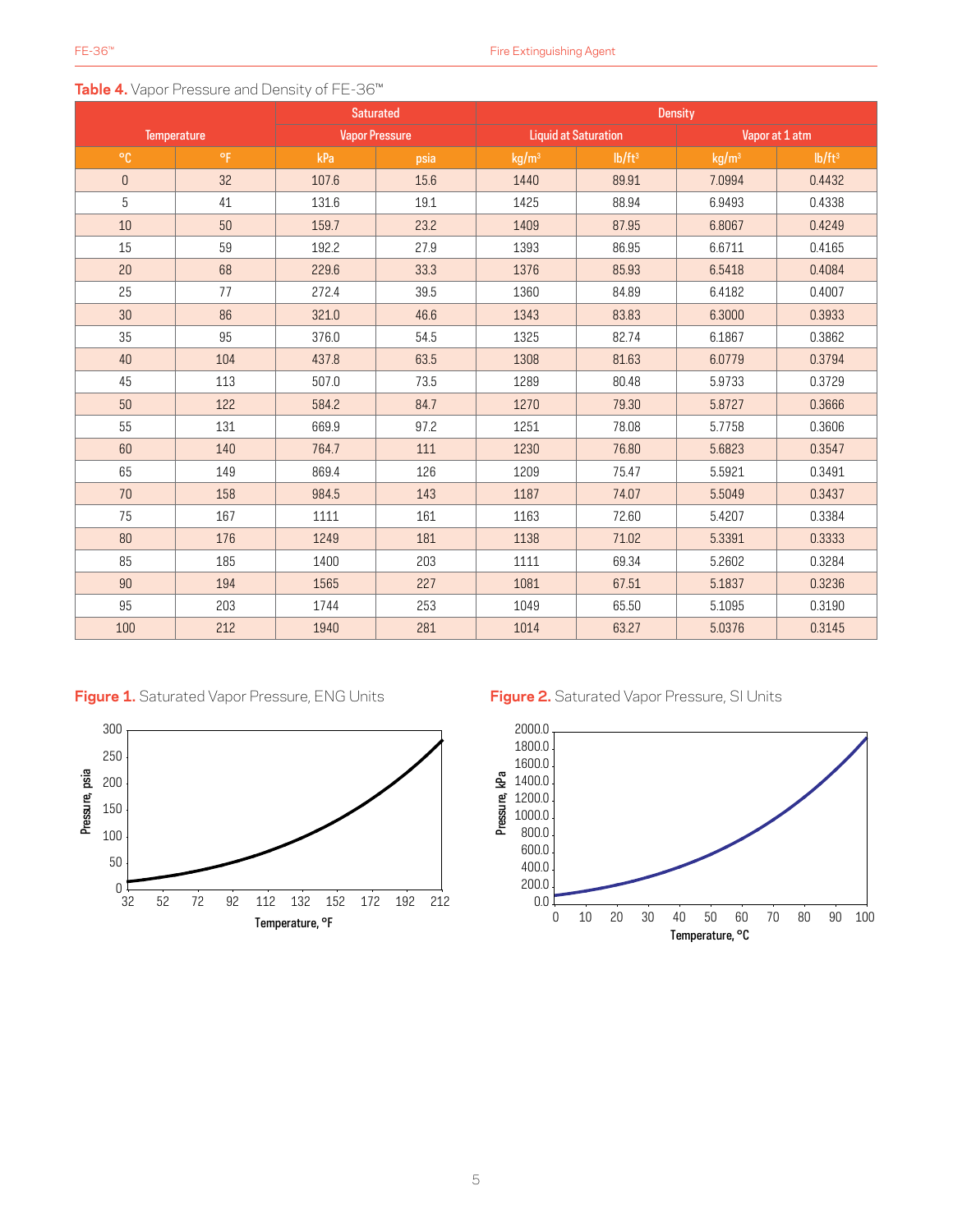## Materials Compatibility

It is important to review the materials of construction for compatibility when designing new equipment, retrofitting existing equipment, or preparing storage and handling facilities.

#### **Metals**

Stability tests were conducted in heavy walled glass tubes in accordance with ASHRAE 97. The tests were conducted with copper, aluminum, and iron strips immersed 50% in liquid FE-36™ and then aged for 14 days at 175 °C (347 °F). Visual ratings were obtained on both the liquid and metals after the exposure. There were no changes in the color of the liquid or the condition of the metals at the conclusion of this test.

FE-36™ like other halocarbons may react violently with highly reactive metals, such as the alkali and alkaline earth metals, sodium, potassium and barium, in the free metallic form. Some metals become more reactive when finely ground or powdered; in this state, magnesium and aluminum may react—especially at higher temperatures. Highly reactive metals should not be brought into contact with FE-36™ until a careful study is made and appropriate safety precautions are taken.

#### **Compatibility with Elastomers**

Compatibility tests with elastomers were performed similar to the metals stability test, except the aging was done at room temperature (23 °C [74 °F]) for 2 weeks. This test indicates that nine out of the ten common elastomers exhibit negligible swelling, weight gain, or hardness change after exposure (Table 5).

#### **Compatibility with Plastics**

Compatibility tests with plastics were performed to determine if FE-36™ would damage plastics if in direct path of a discharge from a fire suppression system. In this test, plastic surfaces were sprayed with FE-36™ liquid. Other pieces of plastics were placed in an atmosphere of 20% (volume) FE-36™ for 168 hr (7 days) at atmospheric pressure and 23 °C (74 °F). This test indicates that all of the common plastics that were tested exhibited negligible weight gain or surface change after exposure (Table 5a).

Compatibility tests performed by the National Institute of Standards and Technology (NIST) at elevated temperatures (150 °C [302 °F]) has identified compatible combinations of metals, elastomers, and plastics. They are available in NIST publications.

#### **Table 5.** Elastomer Compatibility

| <b>Elastomer</b>               | Linear Swell, % | Weight Gain, % | <b>Hardness</b><br>Change, units |
|--------------------------------|-----------------|----------------|----------------------------------|
| Butyl                          | 0               | 1              |                                  |
| Nordel EPDM                    | $\mathbf{1}$    | $\mathcal{P}$  | $-2$                             |
| Neoprene CR                    | $-1$            | 1              | 3                                |
| <b>NBR</b>                     | $\mathbf{1}$    | 3              | $-4$                             |
| Hypalon CSM                    | $-1$            | 1              | $-1$                             |
| Viton <sup>™</sup> A           | 15              | 51             | $-13$                            |
| Epichlorohydrin<br>homopolymer | $-1$            | 1              | N                                |
| FA polysulfide                 | $-1$            | $\mathbf{1}$   | $-1$                             |
| Hytrel TPE                     | $\mathcal{P}$   |                | 1                                |
| Teflon™ PTFE                   |                 | $\mathcal{P}$  |                                  |

#### **Table 5a.** Plastic Compatibility

| <b>Plastic</b>                        | Weight Gain, % | <b>Surface Condition</b> |
|---------------------------------------|----------------|--------------------------|
| High-density polyethylene (HDPE)      | $<$ 1          | No Change                |
| Polystyrene (PS)                      | <1             | No Change                |
| Polypropylene (PP)                    | <1             | No Change                |
| Acrylonitrile-butadiene-styrene (ABS) | <1             | No Change                |
| Polycarbonate (PC)                    | $<$ 1          | No Change                |
| Polymethyl methacrylate (PMMA)        | <1             | No Change                |
| Nylon 66                              | $<$ 1          | No Change                |
| Polyimide (PI)                        | <1             | No Change                |
| Polyethylene terephthalate (PET)      | <1             | No Change                |
| Polybutylene terephthalate (PBT)      | $<$ 1          | No Change                |

#### **Desiccants**

Driers filled with desiccant are typically used in halocarbon recycle systems and bulk storage facilities. A common molecular sieve desiccant used with CFC-114, UOP's 4A-XH-5, is not compatible with FE-36™. However, manufacturers have developed other molecular sieve desiccants that perform well with FE-36™. UOP XH-7 and XH-9 or Grace MS 592 and MS 594 desiccants may be used in loose filled driers. Compacted bead dryers, in which the desiccant is compacted by mechanical pressure, may use XH-6 in addition to the desiccants listed above.

## **Safety**

Users of FE-36™ should read and understand the Chemours Safety Data Sheet (SDS). Copies of the FE-36™ SDS can be obtained from Chemours Customer Service or International Offices.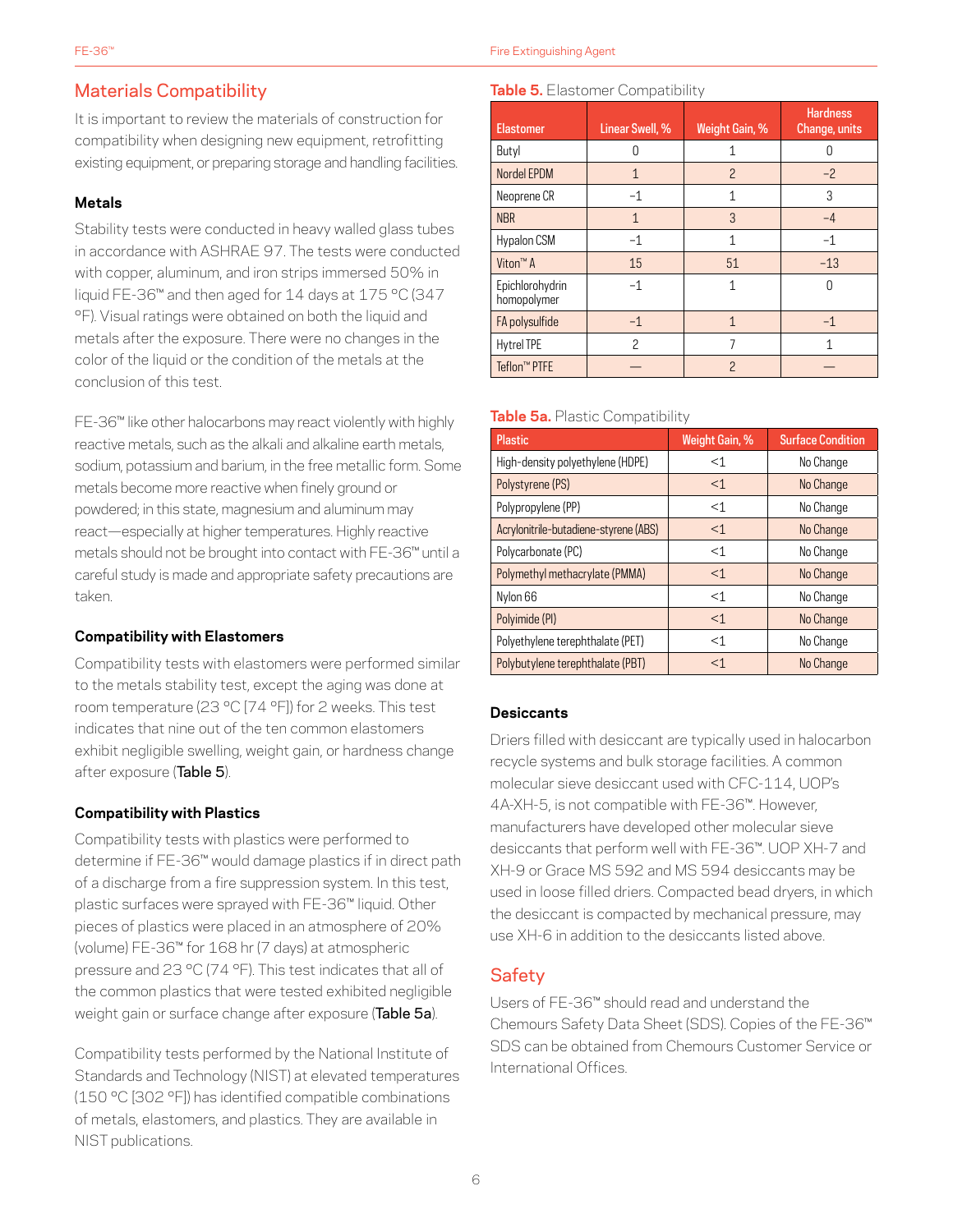#### **Inhalation Toxicity**

FE-36™ poses no acute or chronic hazard when it is handled in accordance with Chemours recommendations and the exposure is maintained below the recommended exposure limits. The Chemours Acceptable Exposure Limit (AEL) is 1000 ppm (8- or 12-hr time weighted average [TWA]).

However, inhaling high concentrations of FE-36™ vapor may cause temporary nervous system depression with anesthetic effects, such as dizziness, headache, confusion, loss of coordination, and even loss of consciousness. Higher exposures to the vapors may cause temporary alteration of the heart's electrical activity with irregular pulse, palpitations, or inadequate circulation. Intentional misuse or deliberate inhalation may cause death without warning.

If a person is experiencing any of the initial symptoms, they should be moved to fresh air and kept calm. If not breathing, give artificial respiration. If breathing is difficult, give oxygen. Seek medical attention.

#### **Cardiac Sensitization**

If vapors are inhaled at a concentration of 150,000 ppm or greater, which is well above the AEL, the heart may become sensitized to adrenaline—leading to cardiac irregularities and, possibly, cardiac arrest. Similar effects are observed with many hydrocarbons and halocarbons at high concentrations. The likelihood of these cardiac problems increases if the person is under physical or emotional stress.

Because of possible disturbances of cardiac rhythm, catecholamine drugs, such as epinephrine, should be considered only as a last resort in life threatening emergencies.

The threshold cardiac sensitization, lowest observed actual exposure level (LOAEL) for FE-36™ is 150,000 ppm (15%) and the no observed actual exposure level (NOAEL) is 100,000 ppm (10%).

#### **Skin and Eye Contact**

At room temperature, FE-36™ vapors have little or no effect on the skin or eyes. However, in the liquid form, FE-36™ can freeze the skin or eyes on contact, causing frostbite. If contact with liquid does occur, soak the exposed area in lukewarm water, not cold or hot. In all cases, seek medical attention as soon as possible.

Always wear protective clothing when there is a risk of exposure to liquid FE-36™. Where splashing of FE-36™ may occur, always wear eye protection and a face shield.

#### **Spills or Leaks**

If a large release of vapors occurs, such as from a large leak or spill, the vapors may concentrate near the floor or in low elevation areas and displace the oxygen available for breathing, causing suffocation.

Evacuate everyone until the area has been well ventilated. Use blowers or fans to circulate the air at floor level. Do not re-enter the affected area without self-contained breathing apparatus or unless the area has been monitored to indicate that the concentration of FE-36™ vapors in the area is below the AEL.

Always use self-contained breathing apparatus or a supplied air mask when entering tanks or other areas where vapors might exist. Use the buddy system and a lifeline. Refer to the FE-36™ SDS for more information.

FE-36™ vapors have virtually no odor. Therefore, frequent leak checks or the installation of area monitors are necessary in enclosed areas where leaks can occur.

To ensure safety when working with halocarbons in confined areas:

- 1. Route relief and purge vent piping (if used) outdoors, away from air intakes.
- 2. Make certain the area is well ventilated, using auxiliary ventilation, if necessary, to move vapors.
- 3. Make sure the area is clear of vapors prior to beginning work.
- 4. Utilize monitoring equipment to detect leaks.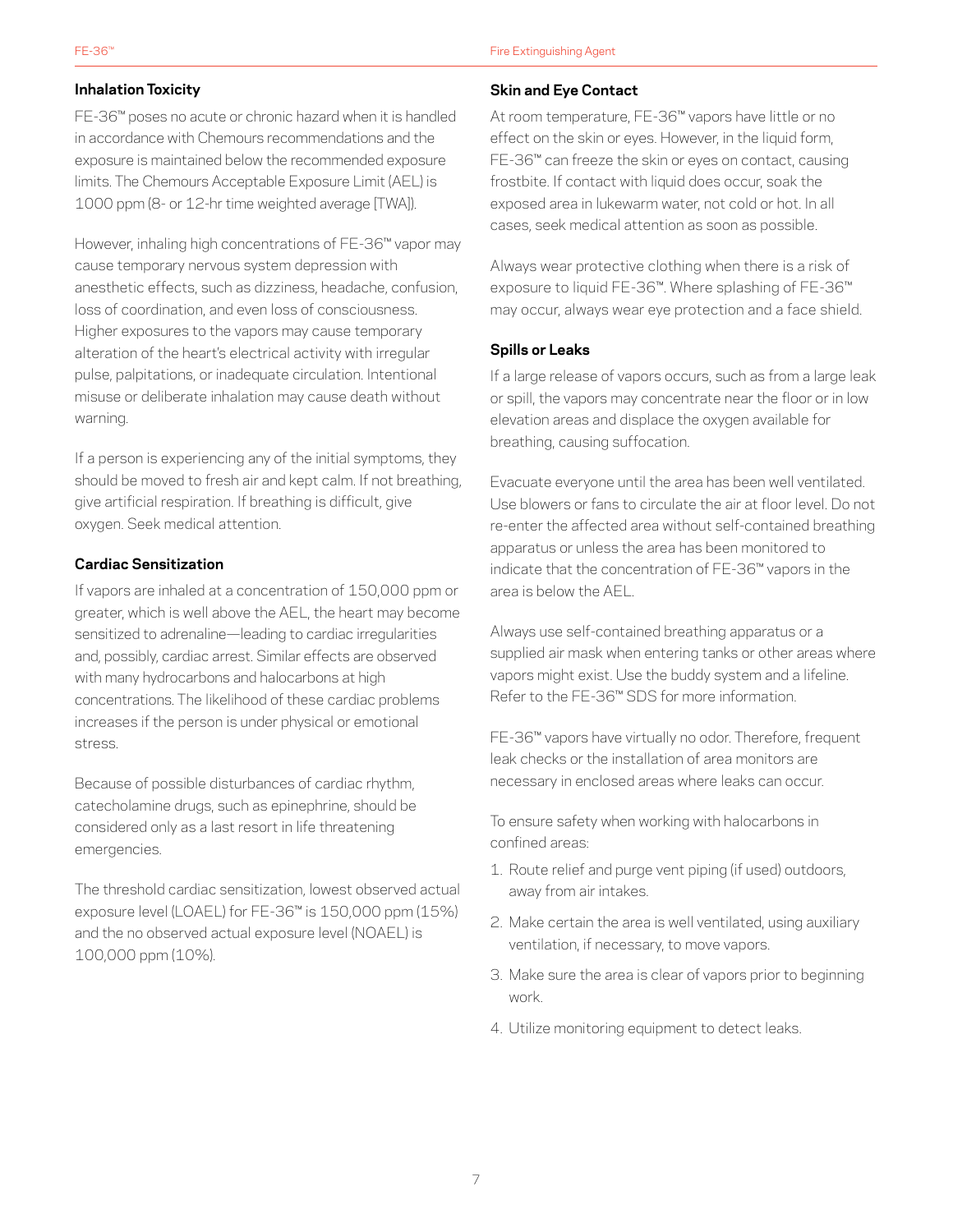#### FE-36™ Fire Extinguishing Agent

## Storage and Handling

#### **Shipping Containers in the United States**

FE-36™ is a liquefied compressed gas. According to the U.S. Department of Transportation (DOT), a gas is a material that has a vapor pressure of >43.5 psi at 50 °C (122 °F) or completely vapor at 20 °C (68 °F). A liquefied gas is defined as a gas, which in a packaging under the charged pressure is partially liquid at 20 °C (68 °F). The appropriate DOT designation is as follows:

| DOT Proper Shipping Name: | Hexafluoropropane |
|---------------------------|-------------------|
| Hazard Class:             | Not Regulated     |
| UN Number.:               |                   |
| DOT/IMO Labels:           | Not Regulated     |

FE-36™ is shipped in 1,000-lb containers. A description of the container is provided in Table 6.

The 1000-lb water capacity cylinder is designed for fire extinguishant and refrigerant applications. This is a palletized cylinder that can contain up to 1200 lb of FE-36™. These cylinders are equipped with two (2) liquid/ vapor valves with a CGA-660 connector. This valve body allows liquid to be removed without inverting the cylinder. The handwheel for liquid removal is on the side of the valve. The liquid valve port is attached to a dip tube, which extends to the bottom of the cylinder. Vapor is removed through the same fitting by using the vapor handwheel on the top of the valve.

#### **Bulk Storage Systems**

Chemours sells bulk storage systems to its FE-36™ customers. The systems are prefabricated, tested, and ready to install onsite. The units are designed to optimize economy, efficiency, and safety in the storage and dispensing of FE-36™. The delivered systems include all components, such as storage tanks, pumps, piping, valves, motors, and gauges, as an integrated unit. All systems are equipped with the Chemours Fluorochemical Emissions Elimination Delivery (FEED) System to prevent emissions during deliveries and with dual pumps to provide an installed spare. The units are skid-mounted and require only placement on a concrete pad and connection to electrical and process systems.

Your Chemours Marketing Representative can arrange for guidance on site selection, purchase, installation, startup, and maintenance.

**Table 6.** Specifications of Shipping Containers for FE-36™

| <b>Water Capacity,</b><br>$lb$ (kg) | <b>Dimensions</b>               | DOT<br><b>Specification</b> | Net Weight, lb (kg) |
|-------------------------------------|---------------------------------|-----------------------------|---------------------|
| 1000 (454)                          | $50"H \times 30'0D$             | 4BW260                      | 1200 (544)          |
| Tank Trailer                        | 8,927L<br>$(5,000 \text{ gal})$ | MC-330 or -331              | 37,000 (16,784)     |

### **Transfer of FE-36™ from the Container**

The preferred method for transfer of liquid FE-36™ from the cylinder is to use a suitable pump. There are several industrial pumps suitable for the transfer of FE-36™. Contact an industrial pump manufacturer for the recommended pump.

The receiving container should be evacuated to eliminate contamination by air and to facilitate transfer of FE-36™.

If a pump is not available, the chilled transfer line method will facilitate transfer of FE-36™ to the receiving container. This method chills the transfer line as the material flows from the supply container to the receiver. A coil of copper refrigeration tubing is placed in the transfer line between the supply and the receiver. The coil is placed in a cold bath, such as water ice or carbon ice.

#### **Leak Detection**

Whenever a system is assembled or serviced, it should be checked for leaks. There are many commercially available leak detectors. These devises are readily available through a refrigeration contractor or service store.

A detailed discussion of leak detection is available from **Chemours** 

#### **Handling Precautions for FE-36™ Shipping Containers**

The following rules for handling FE-36™ containers are strongly recommended:

- Use personal protective equipment, such as side shield glasses, gloves, and safety shoes when handling containers.
- Avoid skin contact with liquid FE-36™; it can cause frostbite.
- Never heat a container to a temperature higher than 52 °C (125 °F).
- Never refill returnable cylinders without Chemours consent. DOT regulations forbid transportation of returnable cylinders refilled without Chemours authorization.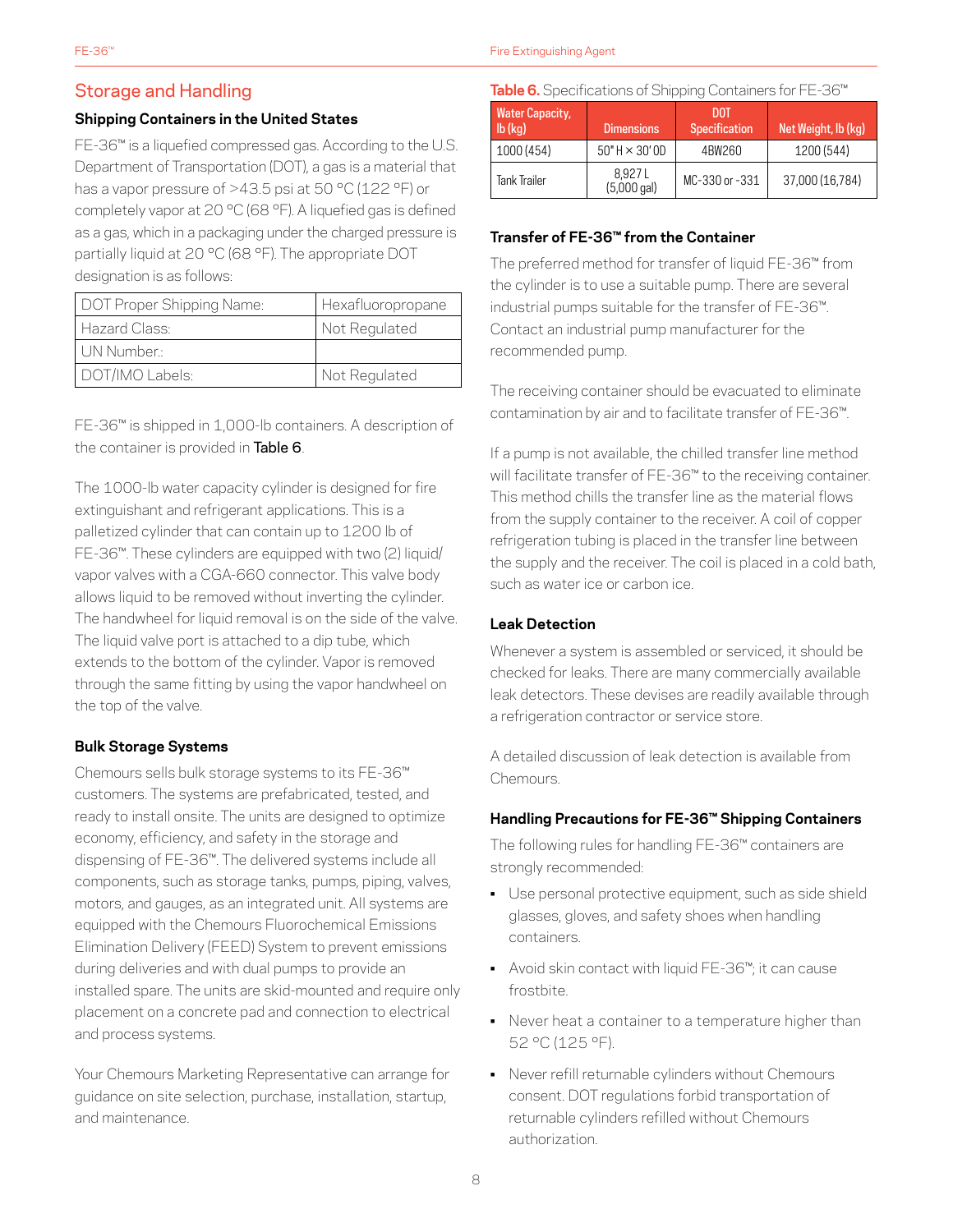- Never use a magnet or sling (rope or chain) to lift containers. Lifting may be accomplished by the use of a safe cradle or platform basket that holds the container.
- Never use containers as rollers, supports, or any other purpose than to contain FE-36™.
- Protect containers from any objects that will result in a cut or other abrasion in the surface of the metal.
- Never tamper with the safety devices in the valves or container.
- Never attempt to repair or alter containers or valves.
- Never force connections that do not fit. Make sure the threads on the regulator or other auxiliary equipment are the same as those on the valve outlets.
- Keep valves tightly closed, with valve caps and hoods in place when the container is not in use.
- Store containers under a roof to protect them from weather extremes.
- Use a vapor recovery system to collect FE-36™ vapors from lines after unloading.

## Nitrogen Superpressurization of FE-36™

FE-36™ is shipped in cylinders that contain essentially pure FE36™. These containers are evacuated before filling to remove air, and the FE-36™ contains less than 1.2% (vol.) noncondensible gases (air, nitrogen, etc.) in the vapor space. The pressure in these cylinders is therefore due to the vapor pressure of FE-36™ alone. In fire suppression applications, it is often desirable to increase the available pressure above the vapor pressure of FE-36™. In these cases, nitrogen is added to the FE-36™ after transfer to accomplish this pressure increase and is called "superpressurization." Superpressurization may be for one or more of the following purposes:

- To increase the total pressure available for flow from the container through down-stream piping systems.
- To provide a "pressure-pad" for the liquid in order to keep the liquid "compressed" in the liquid phase during flow-through piping systems. This prevents a two-phase flashing flow situation and simplifies calculation of flows in pipelines.
- To stabilize the container pressure over a wide temperature range or, specifically, to maintain significant storage pressures at low temperatures.

To determine the amount of nitrogen required for superpressurization of FE-36™ at various fill densities, it is necessary to understand the solubility relationship of nitrogen and FE-36™. Extensive experimental work was conducted by Chemours Central Research and Development group to develop this information. The Peng-Robinson Equation of State (PREOS) was then used to calculate the following:

- Weights of nitrogen required for superpressurization
- Isometric diagrams
- Henry's Law Constants

Tables 7a and 7b provide the weight of nitrogen required to pressurize a given amount of FE-36™ to 360 psig (2500 kPa, gauge) and 600 psig (4150 kPa, gauge). Isometric diagrams of FE-36™ superpressurization to 360 psig and 600 psig at 70 °F are shown in Figures 3 and 4. Figures 5 and 6 show the isometric diagrams of FE-36™ superpressurized to 2500 kPa, gauge and 4150 kPa, gauge at 21 °C.

| $\check{ }$<br>$\check{\phantom{a}}$         |                                      |                                      |  |  |
|----------------------------------------------|--------------------------------------|--------------------------------------|--|--|
| Weight of nitrogen per lb of FE-36™ at 70 °F |                                      |                                      |  |  |
| Fill Density, lb/ft <sup>3</sup>             | Amount of Superpressure 360 psig, oz | Amount of Superpressure 600 psig, oz |  |  |
| 40                                           | 0.528                                | 0.899                                |  |  |
| 45                                           | 0.452                                | 0.770                                |  |  |
| 50                                           | 0.392                                | 0.666                                |  |  |
| 55                                           | 0.342                                | 0.581                                |  |  |
| 60                                           | 0.301                                | 0.511                                |  |  |
| 65                                           | 0.266                                | 0.451                                |  |  |
| 70                                           | 0.236                                | 0.400                                |  |  |
| 75                                           | 0.211                                | 0.355                                |  |  |
| 80                                           | 0.188                                | 0.316                                |  |  |

#### **Table 7a.** Weight of Nitrogen Required for Superpressurization of FE-36™ (ENG Units)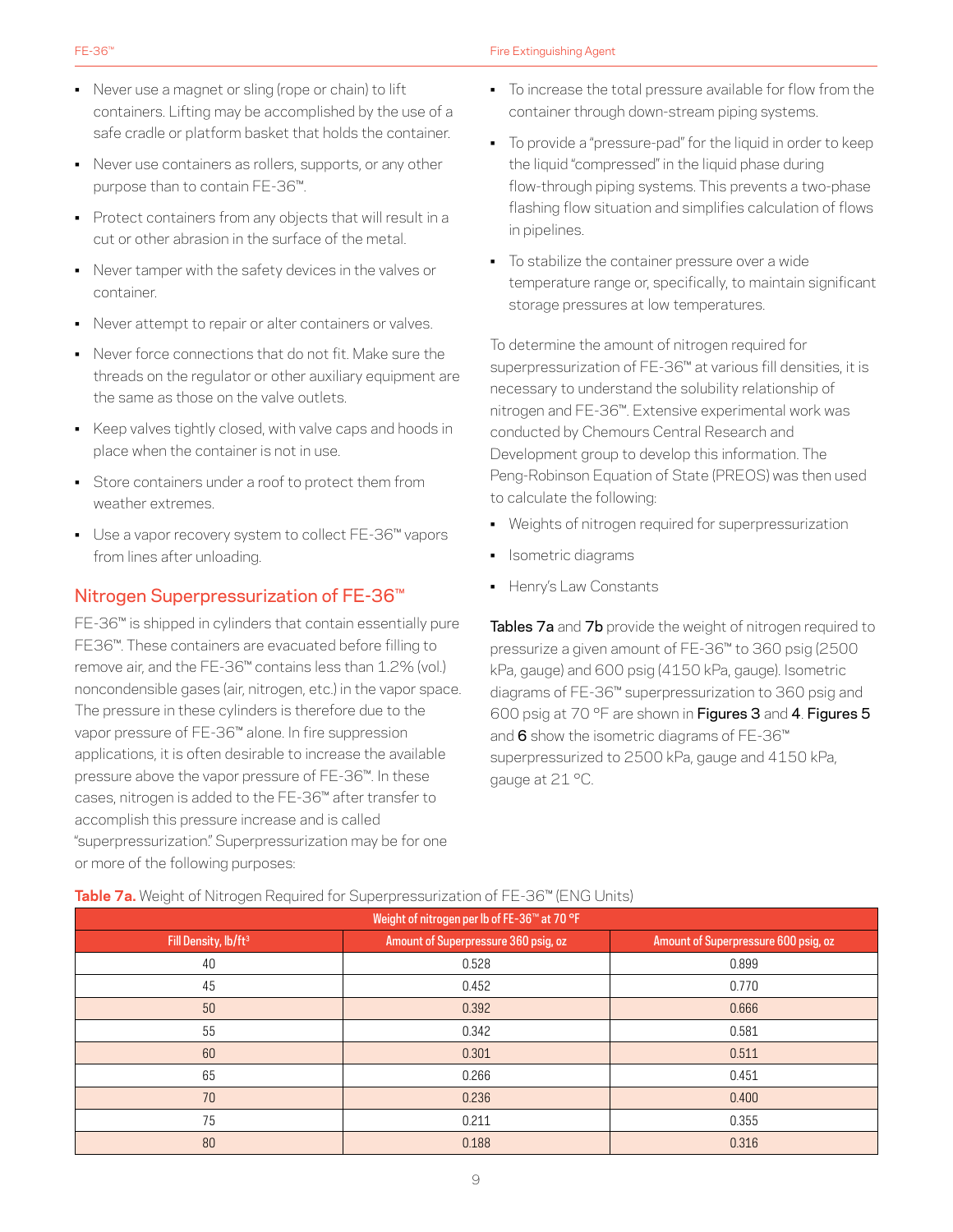| able 7b. Weight of Nitrogen Required for Superpressurization of FE-36™ (SI Units)<br>Weight of nitrogen per kg of FE-36™ at 21 °C |       |        |  |  |
|-----------------------------------------------------------------------------------------------------------------------------------|-------|--------|--|--|
|                                                                                                                                   |       |        |  |  |
| 600                                                                                                                               | 36.15 | 61.390 |  |  |
| 700                                                                                                                               | 29.62 | 50.230 |  |  |
| 800                                                                                                                               | 24.73 | 41.860 |  |  |
| 900                                                                                                                               | 20.92 | 35.350 |  |  |
| 1000                                                                                                                              | 17.87 | 30.150 |  |  |
| 1100                                                                                                                              | 15.38 | 25.880 |  |  |
| 1200                                                                                                                              | 13.30 | 22,330 |  |  |
| 1300                                                                                                                              | 11.54 | 19.330 |  |  |

#### **Table 7b**. Weight of Nitrogen Required for Superpressurization of FE-36™ (SI Units)

**Figure 3.** Isometric Diagram – FE-36™ Pressurized with Nitrogen to 360 psig at 70 °F





**Figure 4.** Isometric Diagram – FE-36™ Pressurized with Nitrogen to 600 psig at 70 °F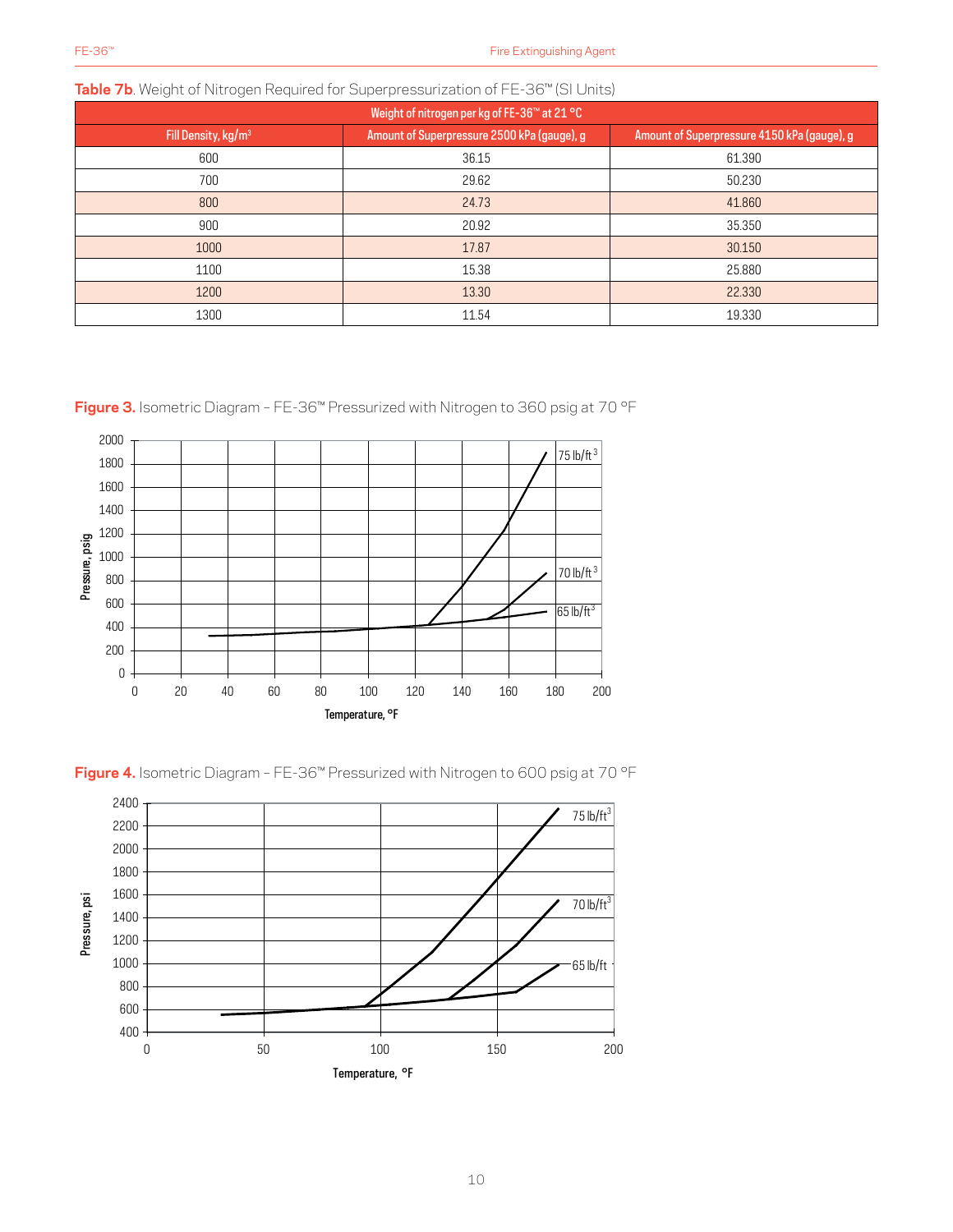

**Figure 5.** Isometric Diagram – FE-36™ Pressurized with Nitrogen to 2500 kPa at 21 °C





## Henry's Law Constants

PREOS was also used to calculate the Henry's Law Constants as shown in Figure 7 (ENG units) and Figure 8 (SI units).

**Figure 7.** Henry's Law Constant for Nitrogen Solubility in FE-36™ (ENG Units)